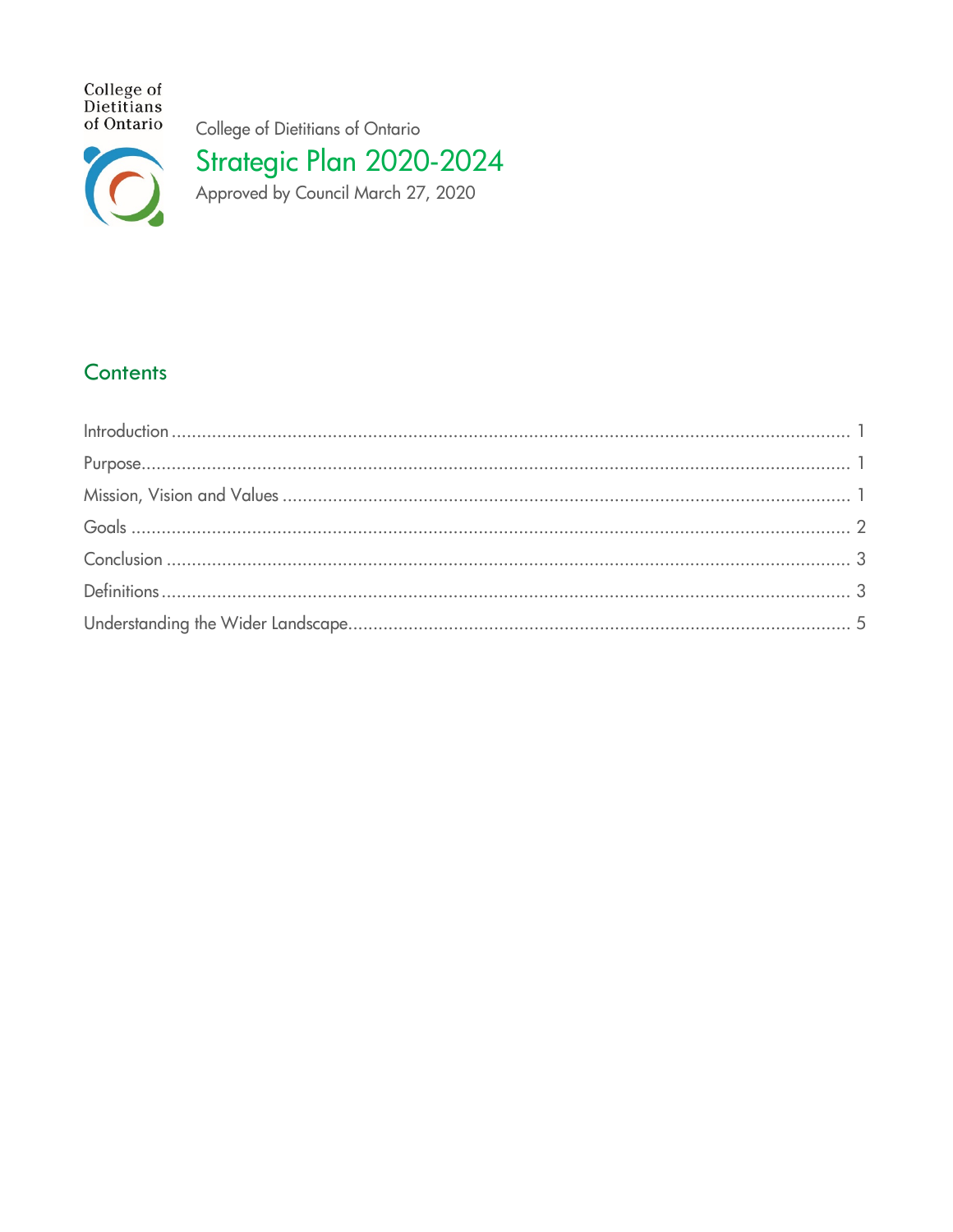### <span id="page-1-0"></span>**Introduction**

The College of Dietitians of Ontario (the "College") regulates the dietetic profession in Ontario in the public interest. Under the Requlated Health Professions Act, 1991 and the Dietetics Act, 1991, the College establishes and enforces standards for safe, ethical and competent dietetic practice for approximately 4,000 Registered Dietitians.

In 2019, Shenda Tanchak, of Magnetic North Consulting, was contracted to facilitate the process for developing the College's 2020-2024 Strategic Plan. The Executive Committee oversaw the project.

As part of the strategic planning process, staff and Council participated in workshops to identify the College's strengths, weaknesses, needs and opportunities, and stakeholders were interviewed and surveyed to provide their perspectives on the profession, regulation and the College. After completing the necessary background research, Council engaged in facilitated discussions to draft the mission, vision and goals for 2020-2024.

### <span id="page-1-1"></span>Purpose of Strategic Planning

The purpose of the strategic plan is to clearly define the regulatory priorities of the College and provide a long-term direction for the organization. Revisiting and updating the College's vision, mission and goals for 2020-2024 builds on the College's accomplishments in public protection and effective regulation while focusing on new areas of innovation and regulatory excellence. The goals are in addition to the College's mandate under the Regulated Health Professions Act, 1991.

### <span id="page-1-2"></span>Mission, Vision and Values

#### **Mission**

A mission is a statement of organizational purpose and describes what the organization does and who/what it does it for.

The College of Dietitians of Ontario regulates dietitians for public protection.

#### Vision

A vision describes the long-term impact of an organization if it achieves its goals.

# The College of Dietitians of Ontario delivers regulatory excellence to contribute to the health of Ontarians.

### College Values

<span id="page-1-3"></span>Integrity | Collaboration | Accountability | Transparency | Innovation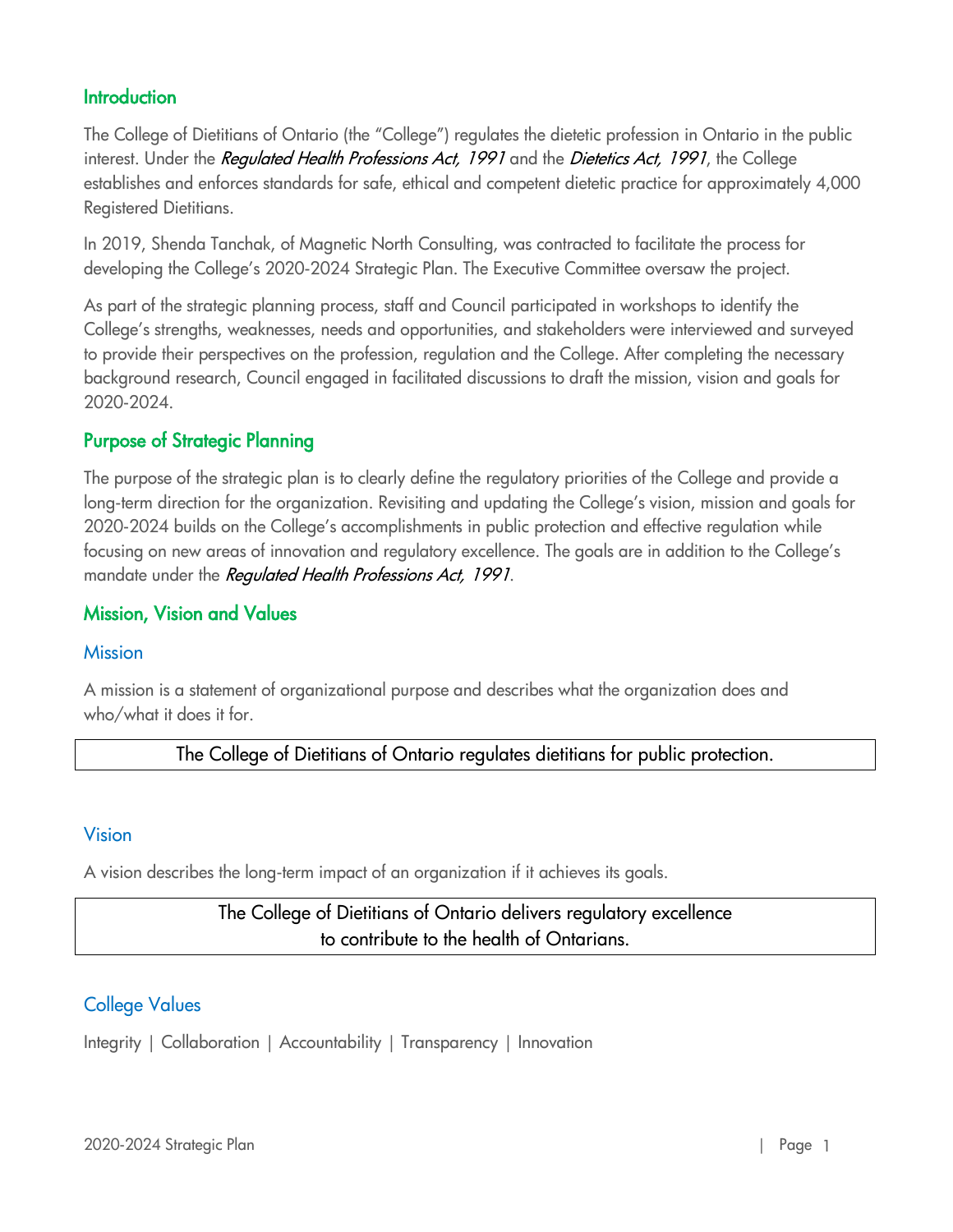**Goals** 

#### 1. Measure and report its regulatory performance to the public.

Professional regulation must demonstrate its value and effectiveness. By March 2024, the College will have implemented a new framework for measurement and reporting that meets public expectations for clarity, transparency and meaningful measurement.

## 2. Communicate effectively to support the public's understanding of the College's mandate, services and resources.

The College will more ably achieve its mission and vision if all stakeholders, including registered dietitians, understand the role and mandate of the College and have access to resources that will assist them. The College will strive to demonstrably increase understanding of the College's mandate and to continue to deliver resources relevant to public protection. The College will continue to ensure transparency and clarity in its communications with all other stakeholders, especially members of the public.

#### 3. Decisions will be made in accordance with a risk (harm reduction) framework.

The College is committed to risk-based regulation. The College will continue to develop the tools that it uses to assess risk and ensure that risk is a primary consideration in all College decision-making by March 2024.

#### 4. Update its governance model in accordance with evidence-based practices.

Enhancing public trust in self-regulation demands that the regulator's decision-making structure is effective. Good governance is recognized as an important means to achieve organizational ends. By the end of 2024, the College will have made whatever changes are necessary and within its power to ensure that its governance structure supports the best possible decision-making quality.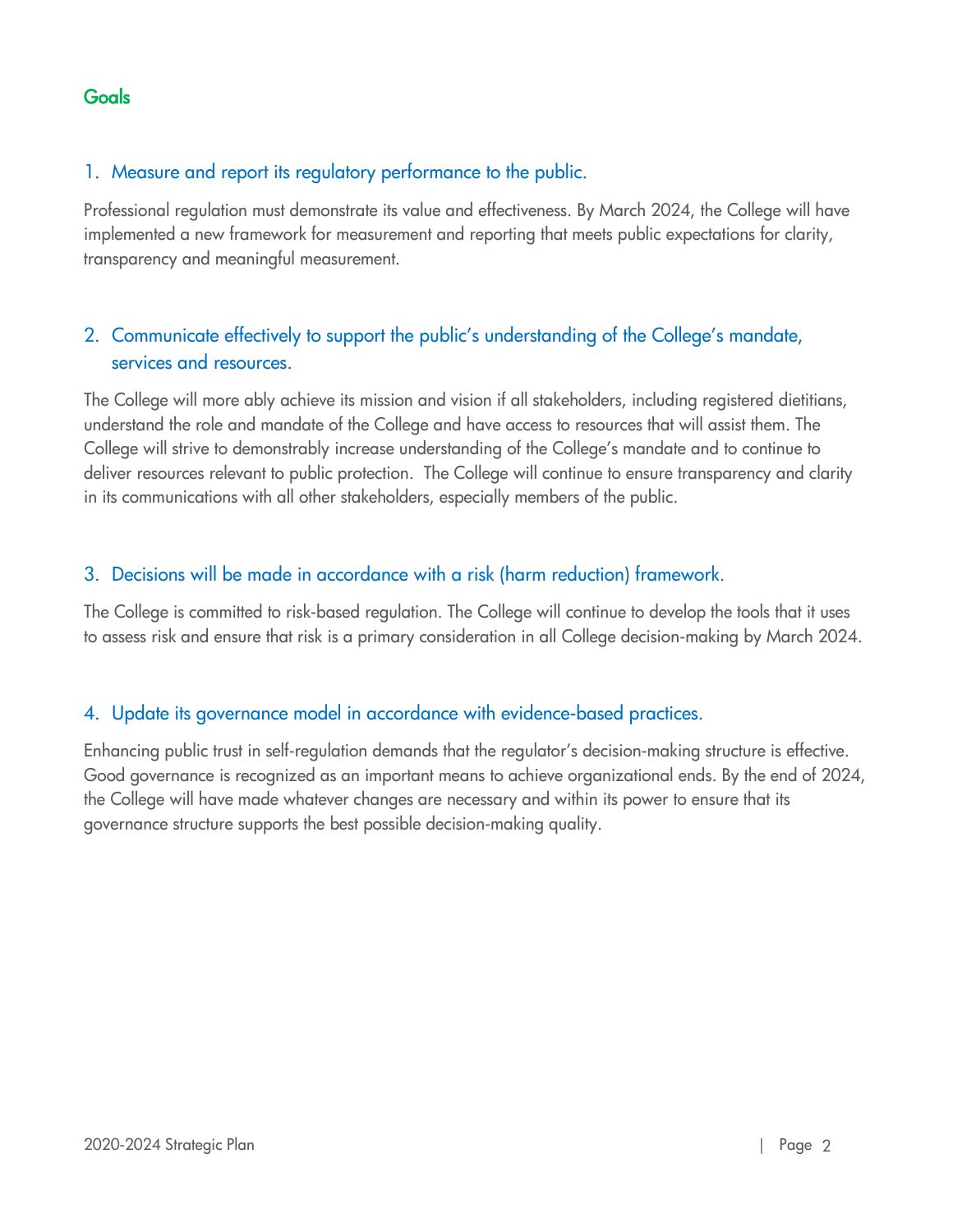# <span id="page-3-0"></span>**Conclusion**

This Strategic Plan defines the direction of the College and its commitment to public protection. The plan reflects the desire of a mature and competent regulator to continue to strive for excellence in an environment of constant evolution and public scrutiny.

Highlighting the College's priorities, the goals take a proactive approach to the changing landscape of professional self-regulation and the expectations of the public. The College is committed to meeting public expectations for transparency and risk management by enhancing the regulatory framework for dietetics in Ontario and promoting safe, competent and ethical professional practice. Recognizing the diverse and modern values of society, this adaptable plan for growth will allow the College to meet the expectations of the public and fulfill its mandate.

## <span id="page-3-1"></span>**Definitions**

Governance: The structures, policies and processes in place that allow an organization to make decisions. For the College, this includes the processes in which people are elected or appointed to Council and Committees, Council and Committee composition and the approach to decisionmaking.

Harm reduction: (Adapted from the UK Professional Standards Authority) In professional regulation, harm reduction refers to the focus on actual and specific serious harms and how to prevent them. A regulatory "harm reduction" approach involves identifying 'hazards' – factors that can cumulate, contribute and result in harm occurring. In the context of healthcare professional regulation these hazards could include those relating to:

- The competence, health, or wellbeing of individuals involved when such harms occur
- The vulnerability of a patient or patient group
- The state of professional relationships within a team
- The features of the working environment or employing organization

Professional self-requlation: A model of requlation where the government has delegated its regulatory functions to those who have the specialized knowledge necessary to do the job – members of the profession. The granting of self-regulation acknowledges a profession's members can govern themselves. As a condition of granting regulatory power, the regulatory body is required to regulate the profession in the public interest. This regulatory model enables the government to have some control over the practice of a profession and the services provided by its members but without having to maintain the special in-depth expertise required to regulate a profession that would be required under direct regulation.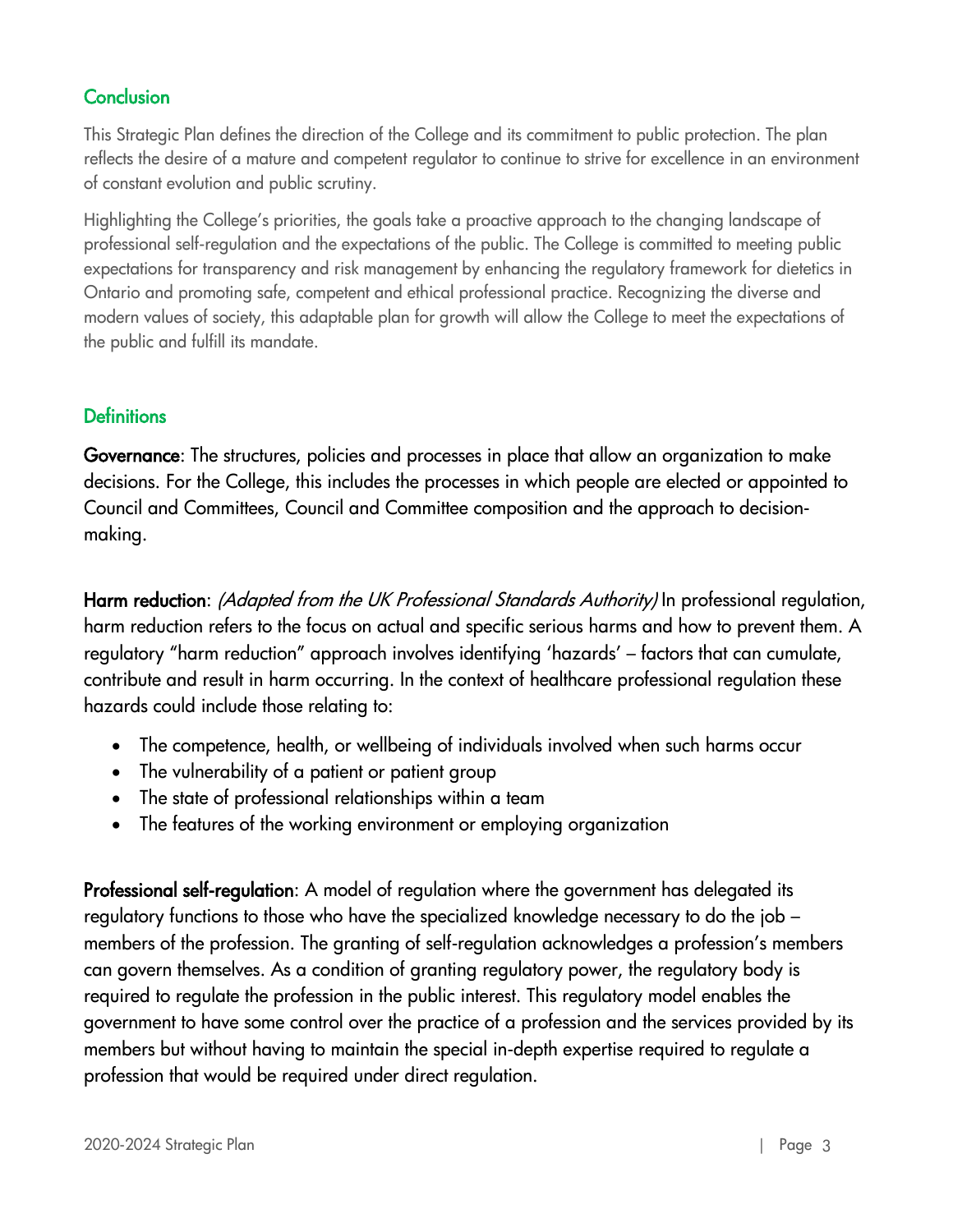Self-regulation is a privilege granted because the government trusts the professionals to put aside their self-interest in favour of promoting and protecting the public interest. The fundamental principle of professional self-regulation is that it must be done in the public interest. The primary purpose behind all activities should be to protect the public from incompetent or unethical practitioners and to ensure the effective provision and access to professional services. The purpose of professional self-regulation is not to advance the interest of the profession and its members.

Public interest: Minimizing and mitigating the risks to the public stemming from the practice of a profession. The public, not members of the profession, are the intended beneficiaries of professional self-regulation.

Risk-based regulation: An approach to regulation in which the regulator focuses on the principles of risk-management as a framework for governance, the organization of regulatory work and resources. It involves focusing on the specific and relevant risks of harm rather than a general commitment to the public interest.

Right-touch regulation: (Adapted from the UK Professional Standards Authority) The minimum proportionate regulatory force required to achieve the desired result. Right-touch regulation ensures that the level of regulation is proportionate to the level of risk to the public.

The principles of right-touch regulation are:

- Identify the problem before the solution
- Quantify and qualify the risks
- Get as close to the problem as possible
- Focus on the outcome
- Use regulation only when necessary
- Keep it simple
- Check for unintended consequences
- Review and respond to change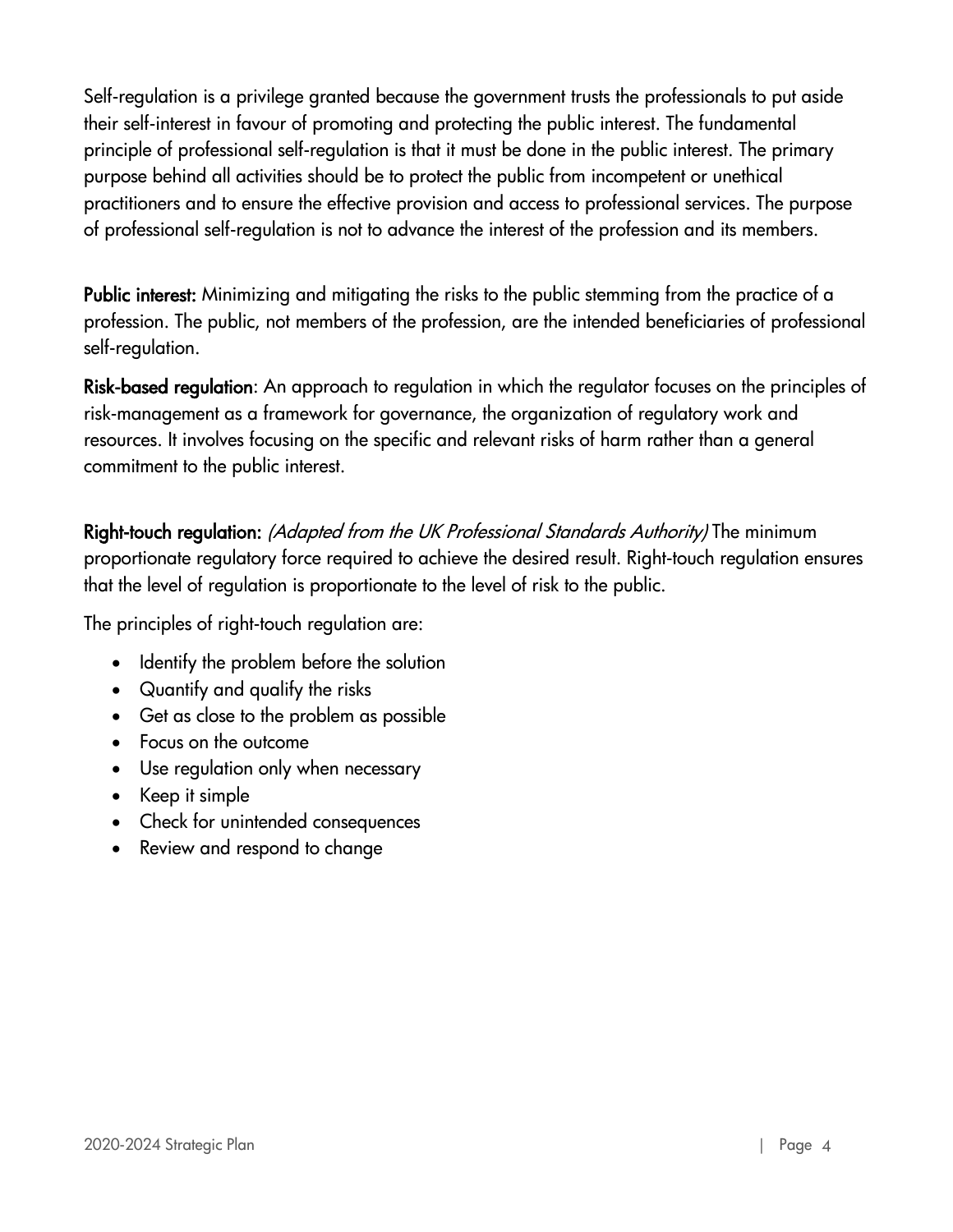# <span id="page-5-0"></span>Understanding the Wider Landscape

Environmental Scans were used to provide a current and comprehensive view of the regulatory landscape and dietetic practice in Ontario. The scans analyzed sector trends, member demographics, shifts and challenges in dietetic practice environments and anticipated changes to modernize the oversight of healthcare workers in Ontario.

The following trends that were identified by the environmental scans contributed to the formation of the 2020-24 Strategic Plan:

#### Public skepticism about professional self-regulation such as:

- The public may not trust regulatory bodies to ensure healthcare professionals provide safe and effective care.
- Lack of meaningful measurement and reporting, including a lack of evidence of health systems outcomes.
- The amount of health regulatory colleges in Ontario is confusing, inefficient and expensive. It can be challenging for the public to know where to go if they have concerns and the inconsistency in processes between the colleges adds to the problem.
- Insufficient public engagement.
- Some healthcare professionals are not being used to their fullest capacity, resulting in a shortage of care providers, higher costs to receive services and increased delays and wait times.
- Not all healthcare providers are regulated, which exposes patients to risk.

#### Challenges to the public healthcare system:

- Decreased funding to the public healthcare system is affecting the availability of dietetic services and an increasing reliance on non-regulated individuals to deliver services previously provided by dietitians.
- There may be fewer jobs for dietitians in hospitals which may deter those considering studying the profession.
- Some healthcare professionals unaware of how to best use the expertise of dietitians.
- Dietitians are unable to work to the full extent of their skillset because of the restrictions imposed by the regulatory scheme.

#### Population changes and patient needs:

- Aging baby-boomers.
- Geographic distribution of Canadians.
- Diverse Canadian population requires dietitians to effectively adapt interventions to meet client needs.
- Patients want to choose between healthcare providers.